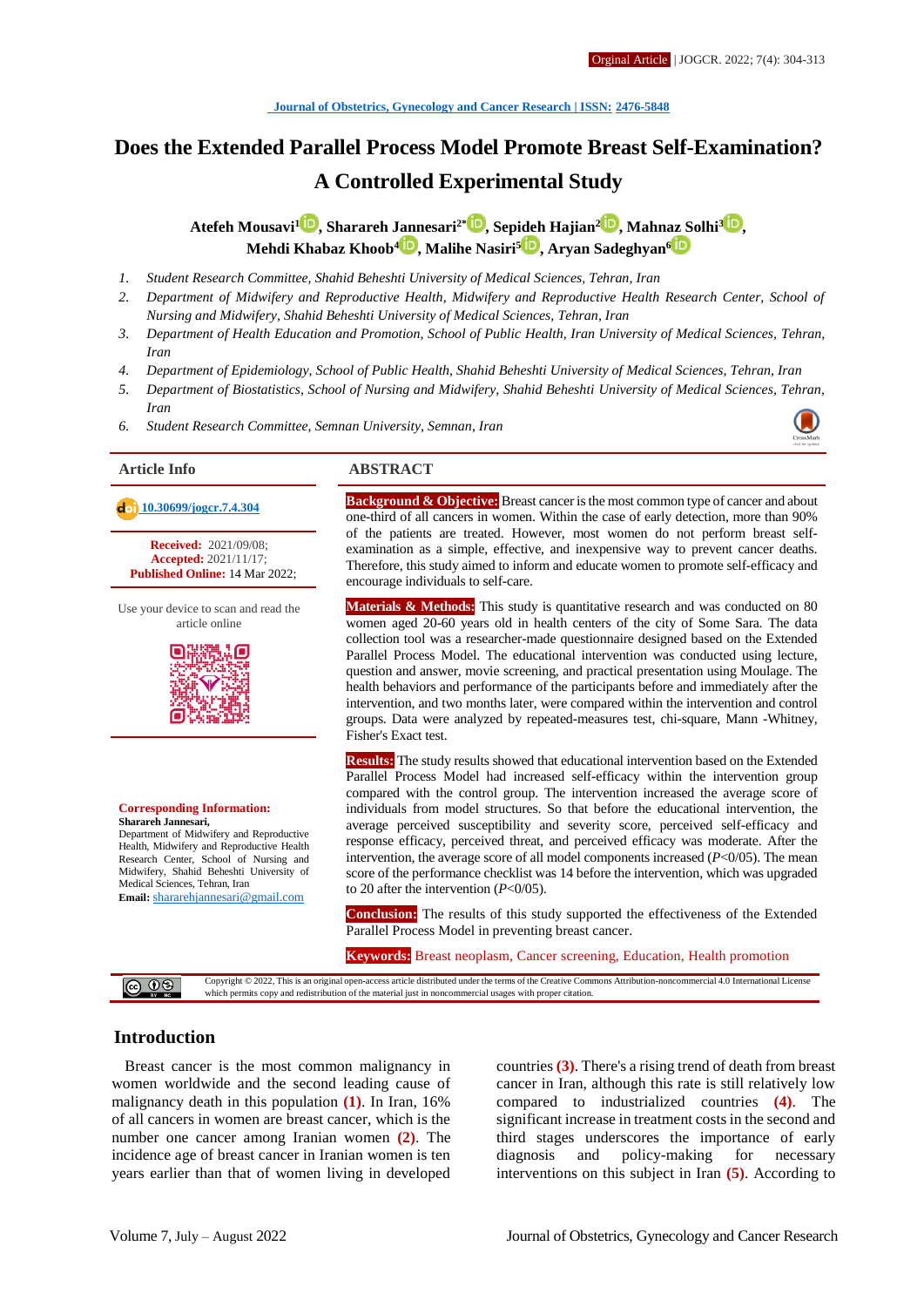the current knowledge, one-third to half of the cancers are potentially preventable. This finding owes to the greater understanding of the risk factors of some malignancies, including breast cancer, and the development of related preventive interventions **(6)**. Studies show that prognosis decline is proportional to the cancer progression rate. The upper is the rate of progression, the worse will be the prognosis, and the lower the 5-year survival rate **(7)**.

Moreover, most patients are not informed about how to perform early-stage breast cancer detection by touching, and self-examination training or screening tools should therefore be incorporated into women's health promotion programs **(8)**. Early detection is crucial to improving outcomes and survival rates **(9)**. Breast Self-Examination (BSE) could be a selfdiagnostic method that is easy, effortless, private, safe, cost less, and equipment-free, and is helpful for screening **(10)**. Nevertheless, BSE is a forgotten part of the health behaviors of many Iranian women; therefore, Iranian women should be further educated about the benefits of this behavior **(11)**. In addition, targeted training based on health promotion models for Iranian women has been assessed as useful for increasing breast cancer awareness and controlling the burden of cancer in the future **(12)**. Although having sufficient knowledge on various health issues is a prerequisite for health behaviors, there is not always a direct relationship between people's knowledge and behaviors. In other words, people with higher knowledge do not necessarily have better health behaviors. There is a relationship between the two factors: (i) People's attitudes, which can predict their behavior too; that is, when people's attitudes are improved, more appropriate actions can be expected from them; and (ii) Education, which can significantly improve a person's knowledge, attitude, and behavior about BSE **(10)**. In addition, perceived self-efficacy can lead to behavior adoption, while perceived subjective or objective barriers can lead to the non-adoption of the BSE behavior. Therefore, educational interventions for promoting BSE health behavior should emphasize improving women's performance to promote their self-efficacy and modify the perceived barriers through proper education **(13)**.

Different models are used in health education to study health behavior. Theories can answer planners' questions about why people do not have the desired behavior, how to change behaviors, and what factors should be considered in evaluating programs **(14)**. Furthermore, the success rates of health education and promotion programs vary, and those based on proper theories and models are more likely to succeed. Theories and models form the basis of educational interventions, are considered tools for explaining and justifying health plans, and comprise a framework for health intervention planning; they also enable the repeating of health interventions and provide a structured process for analyzing successes and failures **(15)**.

The Extended Parallel Process Model (EPPM) is one of these health education models that was introduced by Witte in 1992 based on the central variable of fear and aimed to answer the questions of how and when the instinct of fear works effectively and successfully to promote the right behavior and when and why it fails. According to this model, messages mixed with fear-arousal produce two assessments in a person. One is "threat assessment," and the other is "efficiency assessment", both of which lead to three reactions: Indifference, rejection of the message, and acceptance of the message. Initially, the target audience of these messages assesses the severity of the threat (How does breast cancer occur? What are its symptoms, risks, and complications?), and their sensitivity to the risks of the threat (Am I at risk for breast cancer?). By considering these two factors (perceived severity and sensitivity to the risk), the person feels fear and threat. Then, if the presented messages motivate the audience, the second assessment emerges, i.e., assessing the efficiency and effectiveness of the message, and the degree of importance of the threat is judged **(16)**. The key distinguishing aspect of this model from other models based on the fear instinct is the ability to predict healthrelated behaviors in individuals by determining critical points. The audience is placed at one of two processes, either risk control (increased likelihood of a positive behavior change) or fears control (decreased likelihood of a positive behavior change), depending on whether the degree of perceived threat is dominant or the degree of perceived effectiveness. The numerical calculation of the critical point enables the researcher to predict the likelihood of positive behavior change in the future **(17)**. Since breast cancer is a disease that leaves its first psychological traces in the patient in the form of fear and worries and given the two main EPPM constructs of risk control and fear control, a model has to be used that incorporates this concept and helps empower audiences to adopt self-care behaviors. To date, no research has been conducted on the effectiveness of the EPPM in promoting breast cancer screening behaviors in Iran. This study was conducted to increase women's sensitivity and perception of the risk of this disease to improve their self-care behaviors, and while increasing their awareness about the risk factors of malignant breast tumors and encouraging self-care behaviors, it helps them benefit from early cancer detection in the future and the reduction of the economic and health costs of this disease.

#### **Methods and Materials**

This experimental study was a randomized controlled trial on 80 women aged 20-60 years in Some Sara in Guilan Province of Iran. The sample size was estimated as 72 (36 per group) using the data from a related study (Nangle *et al.* 2003) and considering a high test power (90%), type-I error of 5%, and equal division of the subjects into the two groups. Considering the possibility of sample loss and to prevent a decline in the study's power, 10% was added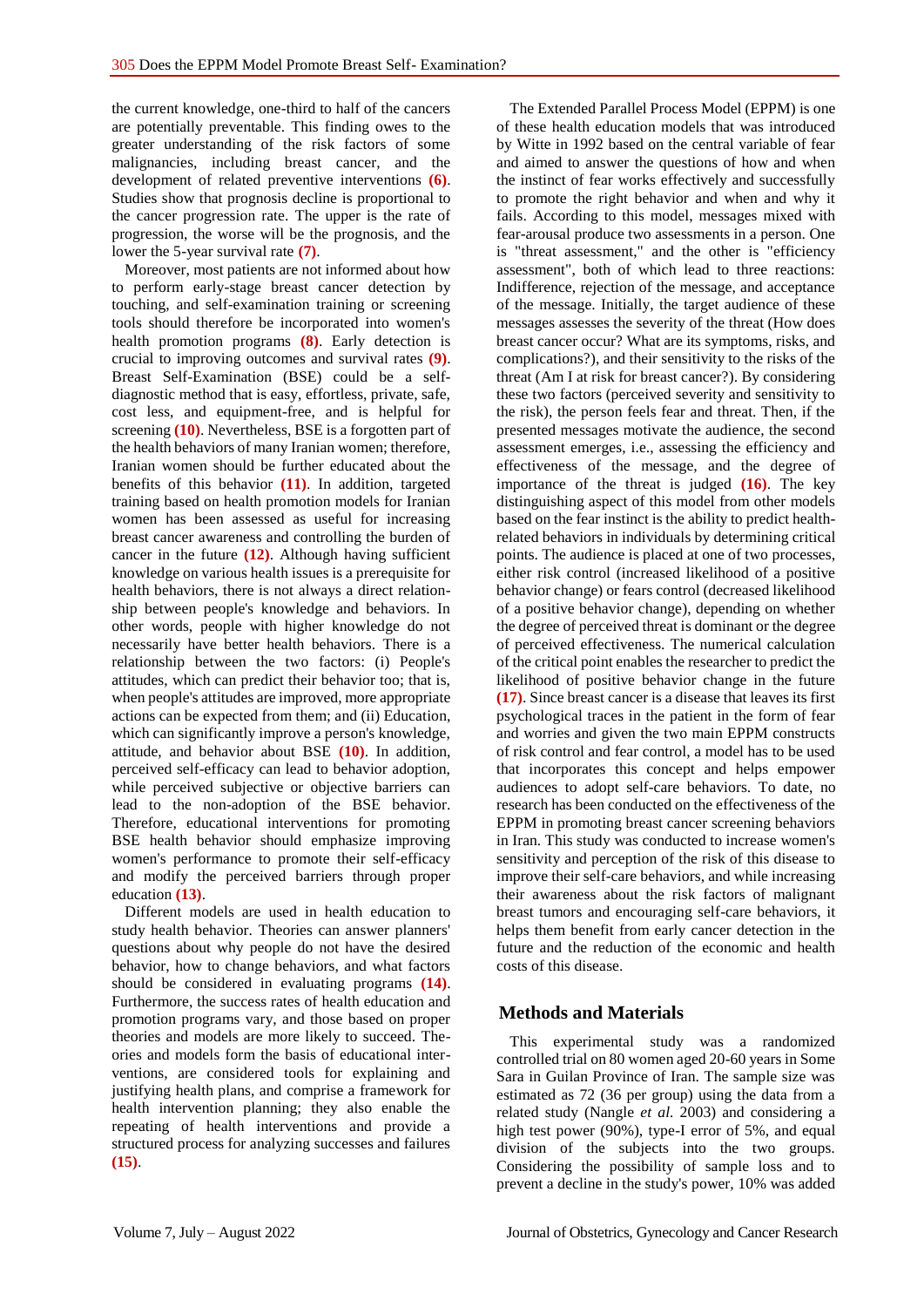to the sample size, and it finally reached 80 (40 patients per group). The inclusion criteria were: The lack of pregnancy and nursing, no history of malignant breast tumors, lack of malignant breast tumor detection during the study, incorrect or non-performance of breast self-examination by observation and the researcher's confirmation, willingness to regularly attend training courses, and the unlikelihood of immigrating from Some Sara. The exclusion criteria were: Unwillingness to continue participation in the study, non-regular attendance of the training classes (for the intervention group), or immigration from the city. Sampling was carried out in several stages. First, a list of the health centers in the city of Some Sara was prepared; then, two centers with the largest population coverage and various demographic characteristics were selected. After obtaining written permission from the Ethics Committee (IR.SBMU.PHNM.1395.577), the researcher obtained written consent from the eligible women. Also, this study was confirmed at the Iranian Clinical Trial Registration Center with IRCT clinical trial registration number: IRCT20200525047565N1. Sampling continued (except on holidays) until the desired sample size from both centers was reached through convenience sampling on different days of the week (Sat., Mon., Wed. for the intervention group and Sun., Tues., Thu. for the control group). Due to differences in the physiological characteristics of women of reproductive age and the possible differences in self-care behaviors, participants in both groups were divided into two age groups: A group aged 20-39 years and a second group aged 40-60 years. The training package was prepared using health promotion and reproductive health experts' opinions based on the EPPM and was presented based on the steps recommended in this model **(16, 17)**.

The required data were collected using a demographic questionnaire, the Breast Self-Examination Behavior Predicting Scale (11 items), and the Risk Behavior Diagnosis Scale (RBDS) based on the EPPM to determine perceived threat (12 items) and perceived efficiency (12 items), which are generally used to determine people's subjective perception of risk and the probability of change in health behavior **(16)**. Data were collected before, immediately after, and two months after the intervention. The RBDS was scored based on a 5-point Likert from 'strongly disagree' (=1) to 'strongly agree'  $(=5)$ . The minimum and maximum scores in each construct were 12 and 60. The training sessions were four 60-min sessions held over one month in the intervention group. That is, an average of four one-hour sessions with an average attendance of seven to ten people were held every week, making for a total of 16 training sessions. Educational aids, such as anatomical moulages and video and slide display by video projectors, were used to convey the materials better and facilitate understanding the content. In the intervention group, the questionnaires were answered before, immediately after, and two months after the

intervention. The questionnaires were completed before, immediately after, and two months after receiving routine care in the control group. The BSE Behavior Predicting Scale was also completed by the researcher before, immediately after, and two months after the last training session in both groups through observation. After the educational intervention was over, to adhere to ethical standards and not deprive the control group of the administered care, a summary of the educational materials was provided to the control group in one session through a speech over 20 minutes but without using the multiple EPPM stages.

The validity of the RBDS was determined by qualitative and quantitative content validity and qualitative face validity. The Content Validity Index (CVI) and Content Validity Ratio (CVR) of the questionnaire were calculated for each of the subscales of perceived sensitivity (0.96 and 0.95), perceived severity (0.96 and 0.93), perceived effectiveness (0.83) and 0.99), perceived self-efficacy (0.76 and 0.94) and performance (0.94 and 0.99), respectively. The total CVI and CVR of the tool were also calculated as 0.9 and 0.95, respectively. Also, the reliability of the tool was determined by measuring its internal consistency and Cronbach's alpha coefficient, which was 0.75, 0.8, 0.79, 0.85, and 0.75 for the subscales of perceived sensitivity, perceived severity, perceived effectiveness, perceived self-efficacy, and performance, respectively. In addition, the reliability of the tool over time was also assessed by the test-retest method with at least a twoweek interval, and the correlation analysis of the two test scores yielded a reliability coefficient of 0.9. The crude data were analyzed in SPSS 21 (SPSS Inc., Chicago, Ill., USA) using the Chi-square test, Mann-Whitney test, Fisher's exact test, and therefore the intergroup and intra-group repeated measures ANOVA. The significance level was less than 0.05.

# **Results**

Three subjects in the intervention group and eight within the control group were eliminated during the study because of unwillingness to continue participation. The three subjects in the intervention group were replaced with new subjects. More than half of the participants (58%) were 20-39 years old, and the other half (41%) were 40-60 years old. The study results showed that the two groups had no statistically significant differences in terms of personal characteristics (*P*<0.05). Table 1 presents a comparison of the most important demographic variables. A comparison of the critical point between the two groups before and after the intervention indicates that, within the intervention group, there was a statistically significant difference in the amount of this variable immediately and two months after the intervention compared to before the intervention. In contrast, this finding was not true for the control group  $(Figure 1)$ .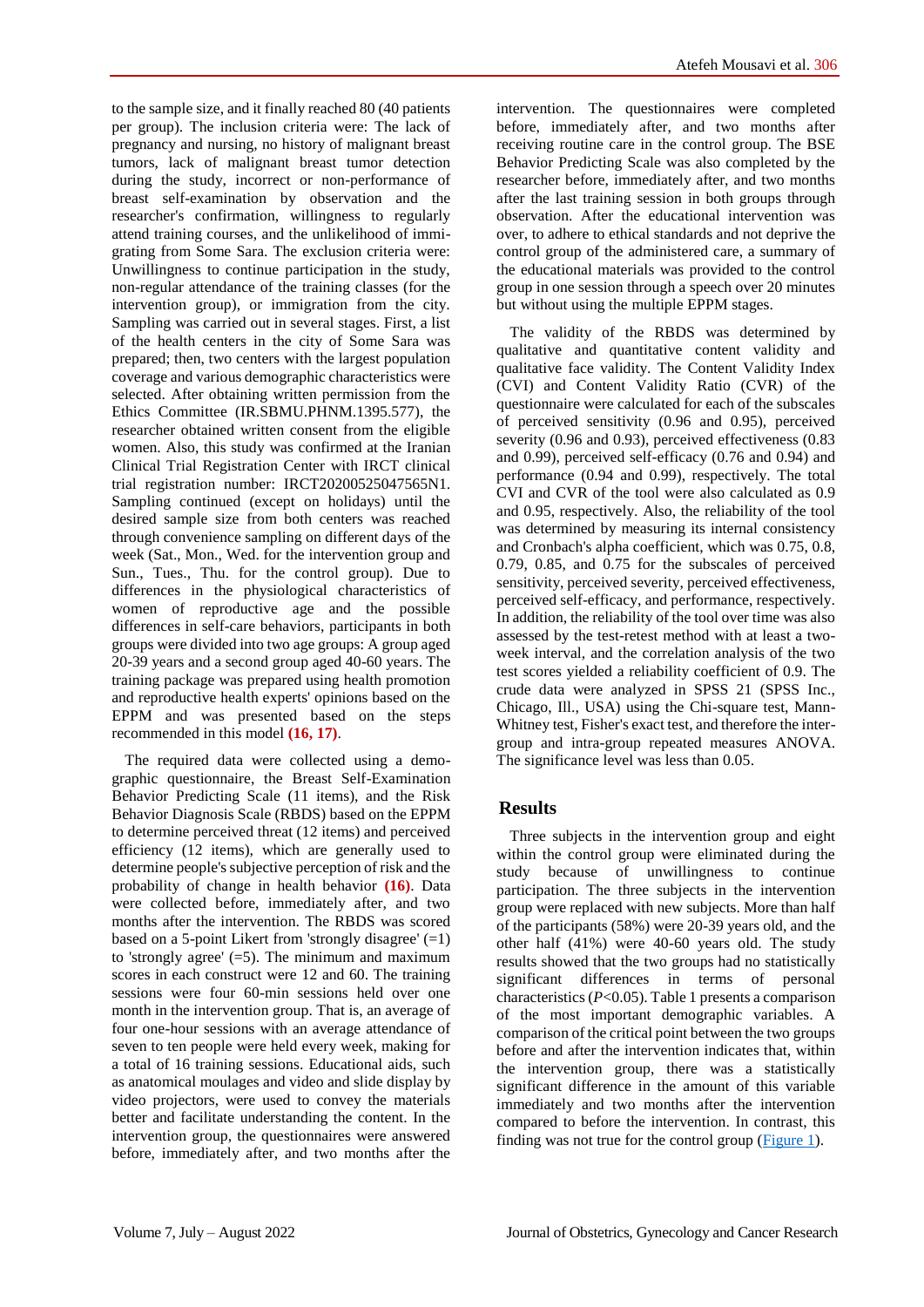#### Estimated Marginal Means of MEASURE\_1

<span id="page-3-0"></span>

**Figure 1. A comparison of the critical point in the intervention and control groups before, immediately after, and two months after the educational intervention**

| <b>Variable</b>                                                                                                                          | <b>Intervention Group (No. %)</b>             | Control Group (No. %)                          | <b>Significance Level</b> |
|------------------------------------------------------------------------------------------------------------------------------------------|-----------------------------------------------|------------------------------------------------|---------------------------|
| Age group<br>20-39<br>40-60                                                                                                              | 22(55)<br>18(45)                              | 25(62.5)<br>15(37.5)                           | $0.50*$                   |
| <b>Marital status</b><br><b>Married</b><br><b>Single</b><br><b>Divorced</b>                                                              | 39 (97.5)<br>1(2.5)                           | 35 (87.5)<br>2(5)<br>3(7.5)                    | $0.17**$                  |
| <b>Education</b><br><b>Primary school</b><br>Junior high school<br><b>High school</b><br><b>High school diploma</b><br><b>University</b> | 3(7.5)<br>9(22.5)<br>8(20)<br>16(40)<br>4(10) | 6(15)<br>13(32.5)<br>3(7.5)<br>10(25)<br>8(20) | $0.54***$                 |
| Occupation<br><b>Employee</b><br>Laborer<br>Self-employed<br><b>Housewife</b>                                                            | 3(7.5)<br>2(5)<br>1(2.5)<br>34 (85)           | 5(12.5)<br>4(10)<br>31(77.5)                   | $0.22**$                  |
| <b>Family structure</b><br>With spouse and children<br><b>With parents</b><br>Only with children<br><b>Lives alone</b>                   | 38 (95)<br>1(2.5)<br>1(2.5)                   | 33(82.5)<br>4(10)<br>15)<br>1(2.5)             | $0.32**$                  |
| Family history of breast cancer                                                                                                          | 6(15)                                         | 4(10)                                          | $0.5*$                    |
| <b>Hormonal therapy history</b>                                                                                                          | 10(25)                                        | 9(22.5)                                        | $0.79*$                   |
| Hormonal contraceptive history<br>$\overline{M}$<br>standards of the<br>$\mathbf{v} \mathbf{v}$                                          | 26(65)<br>states and the first control of     | 17(42.5)                                       | 0.07                      |

\*Chi-square \*\*Mann Whitney \*\*\* Fisher's exact test

Moreover, the repeated-measures ANOVA was used to evaluate the changes within the mean scores of perceived susceptibility and severity, perceived response efficacy and self-efficacy, and perceived threat in the intervention and control groups. The results revealed that perceived susceptibility and severity, perceived response efficacy, and perceived self-efficacy had changed in the intervention group (*P*<0.05). No significant difference was observed within the control group  $(Tables 2 and 3)$  $(Tables 2 and 3)$  $(Tables 2 and 3)$ . The mean performance score was assessed with the ANOVA and was 14 before the intervention, 25 immediately after the intervention, and 20 two months after the intervention (*P*<0.001), which reflect the improved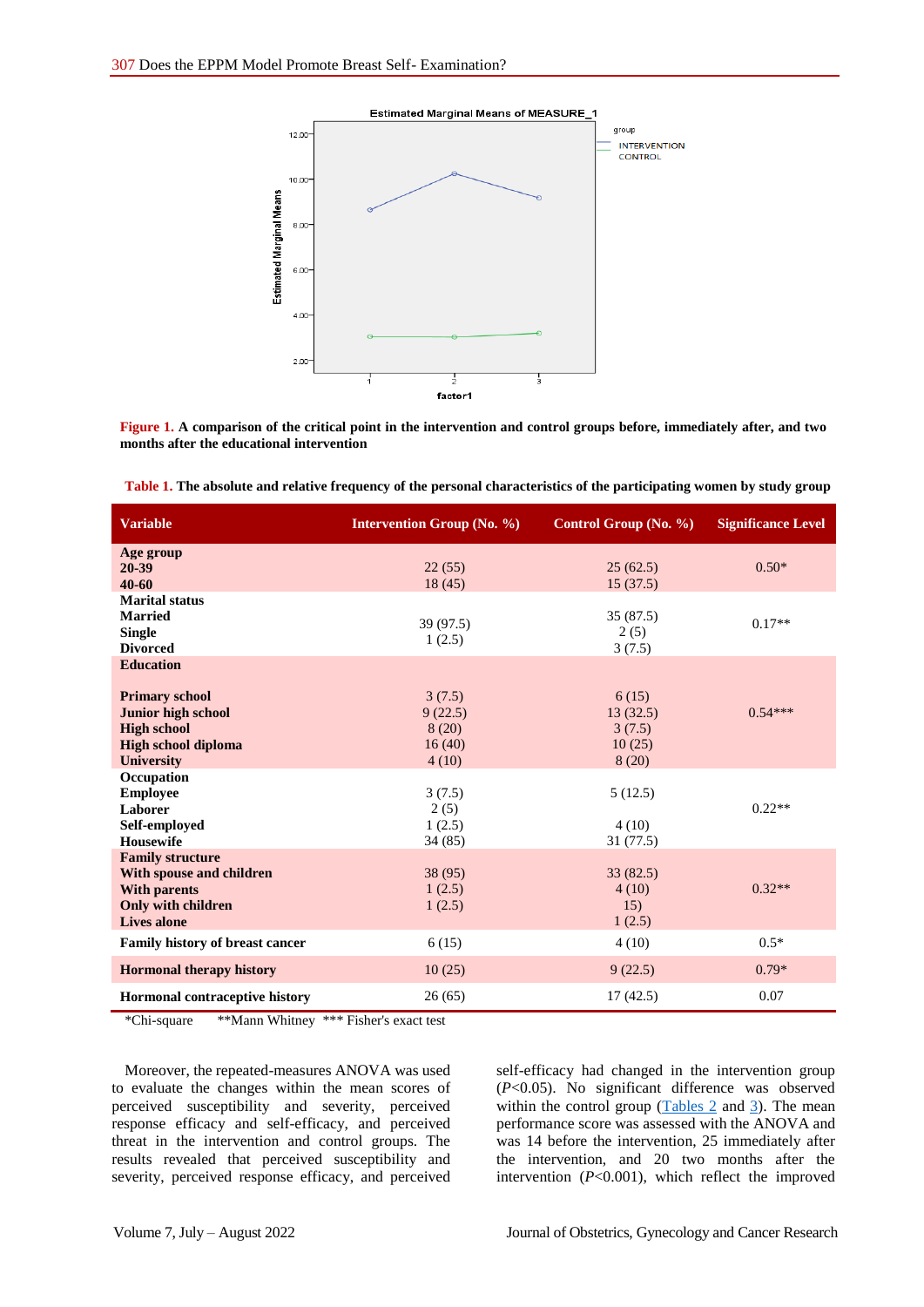<span id="page-4-0"></span>performance in the intervention group regarding BSE behavior [\(Figure 2\)](#page-4-1).



<span id="page-4-1"></span>**Figure 2. A comparison of the performance score before, immediately after, and two months after the educational intervention**

**Table 2. A comparison of the mean scores of the perceived threat and its sub-constructs before, immediately after, and two months after the intervention**

|                                    | <b>Group</b>                          | <b>Intervention</b> | <b>Control</b>    | * Significance level                   |  |
|------------------------------------|---------------------------------------|---------------------|-------------------|----------------------------------------|--|
| <b>Perceived threat</b>            |                                       | Mean (SD)           | Mean (SD)         | <b>Comparison of the two</b><br>groups |  |
| <b>Perceived</b><br>susceptibility | Before the intervention               | $19.25 \pm 4.13$    | $18.52 \pm 5.31$  | 0.006                                  |  |
|                                    | Immediately after the<br>intervention | $22.07 \pm 1.55$    | 18.55*5.17        |                                        |  |
|                                    | Two months after the<br>intervention  | $21.75 \pm 1.73$    | $18.45 \pm 5.63$  |                                        |  |
|                                    | **Significance level                  | < 0.001             | 0.95              |                                        |  |
| <b>Perceived severity</b>          | Before the intervention               | $21.72 \pm 5.73$    | $21.32 \pm 5.76$  | 0.022                                  |  |
|                                    | Immediately after the<br>intervention | $24.92 \pm 3.56$    | $21.52 \pm 5.79$  |                                        |  |
|                                    | Two months after the<br>intervention  | $25.25 \pm 3.24$    | $21.6 \pm 6.033$  |                                        |  |
|                                    | **Significance level                  | < 0.001             | 0.99              |                                        |  |
| <b>Total construct</b><br>score    | Before the intervention               | $40.97+9.05$        | $40.05 \pm 9.95$  | 0.005                                  |  |
|                                    | Immediately after the<br>intervention | $47 + 4.01$         | $40.07+9.74$      |                                        |  |
|                                    | Two months after the<br>intervention  | $47 + 3.79$         | $40.04 \pm 10.46$ |                                        |  |
|                                    | **Significance level                  | < 0.001             | 0.99              |                                        |  |

\* Inter-group repeated measures ANOVA \*\* Intra-group ANOV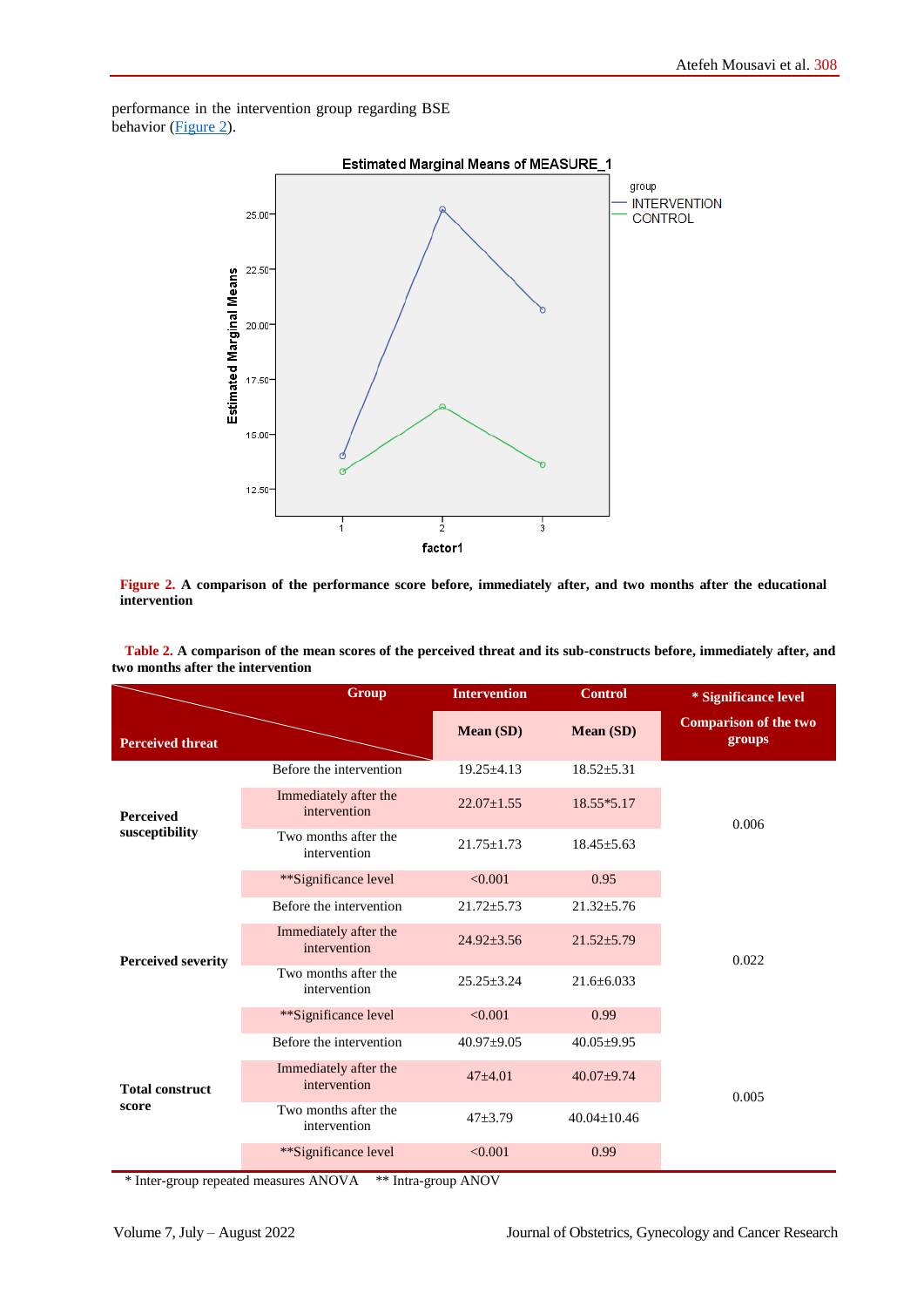| Group                              |                                       | <b>Intervention</b> | <b>Control</b>    | * Significance level                   |
|------------------------------------|---------------------------------------|---------------------|-------------------|----------------------------------------|
| <b>Perceived efficacy</b>          |                                       | <b>Mean</b> (SD)    | <b>Mean (SD)</b>  | <b>Comparison of the two</b><br>groups |
| Perceived response<br>efficacy     | Before the intervention               | $24.12 \pm 6.59$    | $22.2 \pm 9.61$   | 0.009                                  |
|                                    | Immediately after the<br>intervention | $28.37 \pm 2.07$    | $22.6 + 9.68$     |                                        |
|                                    | Two months after the<br>intervention  | $28.07 \pm 2.32$    | $22.8 + 9.25$     |                                        |
|                                    | **Significance level                  | < 0.001             | 0.99              |                                        |
| <b>Perceived self-</b><br>efficacy | Before the intervention               | $25.5 \pm 4.25$     | $20.2 \pm 10.20$  | < 0.001                                |
|                                    | Immediately after the<br>intervention | 28.87*2.05          | $20.5 \pm 10.23$  |                                        |
|                                    | Two months after the<br>intervention  | $28.10 \pm 2.52$    | $20.42 \pm 10.12$ |                                        |
|                                    | **Significance level                  | < 0.001             | 0.99              |                                        |
| <b>Total construct score</b>       | Before the intervention               | $49.62 \pm 9.27$    | $43.1 \pm 17.95$  | < 0.001                                |
|                                    | Immediately after the<br>intervention | $57.25 \pm 3.83$    | $43.3 \pm 17.91$  |                                        |
|                                    | Two months after the<br>intervention  | $56.17 \pm 4.29$    | $43.2 \pm 17.46$  |                                        |
|                                    | **Significance level                  | < 0.001             | 0.99              |                                        |

<span id="page-5-0"></span>**Table 3. A comparison of the mean scores of perceived efficiency and its sub-constructs before, immediately after, and two months after the intervention**

\* Inter-group repeated measures ANOVA \*\* Intra-group ANOVA

#### **Discussion**

The current research findings suggest that using the EPPM can be effective in arousing the perception of threat in the audience and overcoming fear perception and thus fostering health-promoting behaviors. The results obtained by Hajian et al. (2016) in the rural areas of Qeshm, south of Iran, showed that the highest probability of behavior change in those receiving regular prenatal care was in women who overcame the perception of fear of not receiving prenatal care after perceiving threat and mainly efficiency played a significant role in the correction of their self-care behaviors **(18)**. Consistent with the present findings, in a study on the effect of education supported the health belief model in creating breast self-examination behaviors, Karimy *et al.* (2017) found that such education can, to a large extent, create sensitivity leading to behavior change in the target group **(19)**. Within the current research, women in both the intervention and control groups had a low perceived susceptibility score before the intervention, which may indicate their low perception of their vulnerability to breast cancer. After the educational intervention, the mean perceived susceptibility increased within the intervention group and a statistically significant difference emerged with the control group, as similar to the research by Asadi *et al.* (2014) on the effect of health-belief-model-based training on the practice of women about breast self-examination **(20)**.

Comparing the perceived severity score before and after the intervention revealed that the subjects were unaware of the severity of breast cancer complications, which may be another reason for not performing BSE. This finding was consistent with the results of the research by Karimi *et al.* (2013) accessing the effect of education based on the EPPM on self-treatment in the older adults of Zarandiyeh and another study also by Karimy *et al.* (2007) to assess the effect of education based on the health belief model on BSE. Nonetheless, it was not similar to the research findings by Jasemzadeh *et al.* (2016) on women's self-care behavior against air pollution based on the EPPM **(21)**, which can be due to the difference in the type of behavior examined. Using the EPPM showed that comparing the values of the perceived threat and perceived response efficacy constructs can help explain the perception of individuals about potential health risks and the likelihood of future behavior change **(19- 22)**.

According to Albert Bandura's theory (1997), selfefficacy is included as a principal agent in people's perception of better performing activities that result from their ability to do things they had not previously been able to do. Self-efficacy perception is a cognitive process that enables the control of health-threatening issues and coping with problems in individuals. The perception of this ability causes the individual to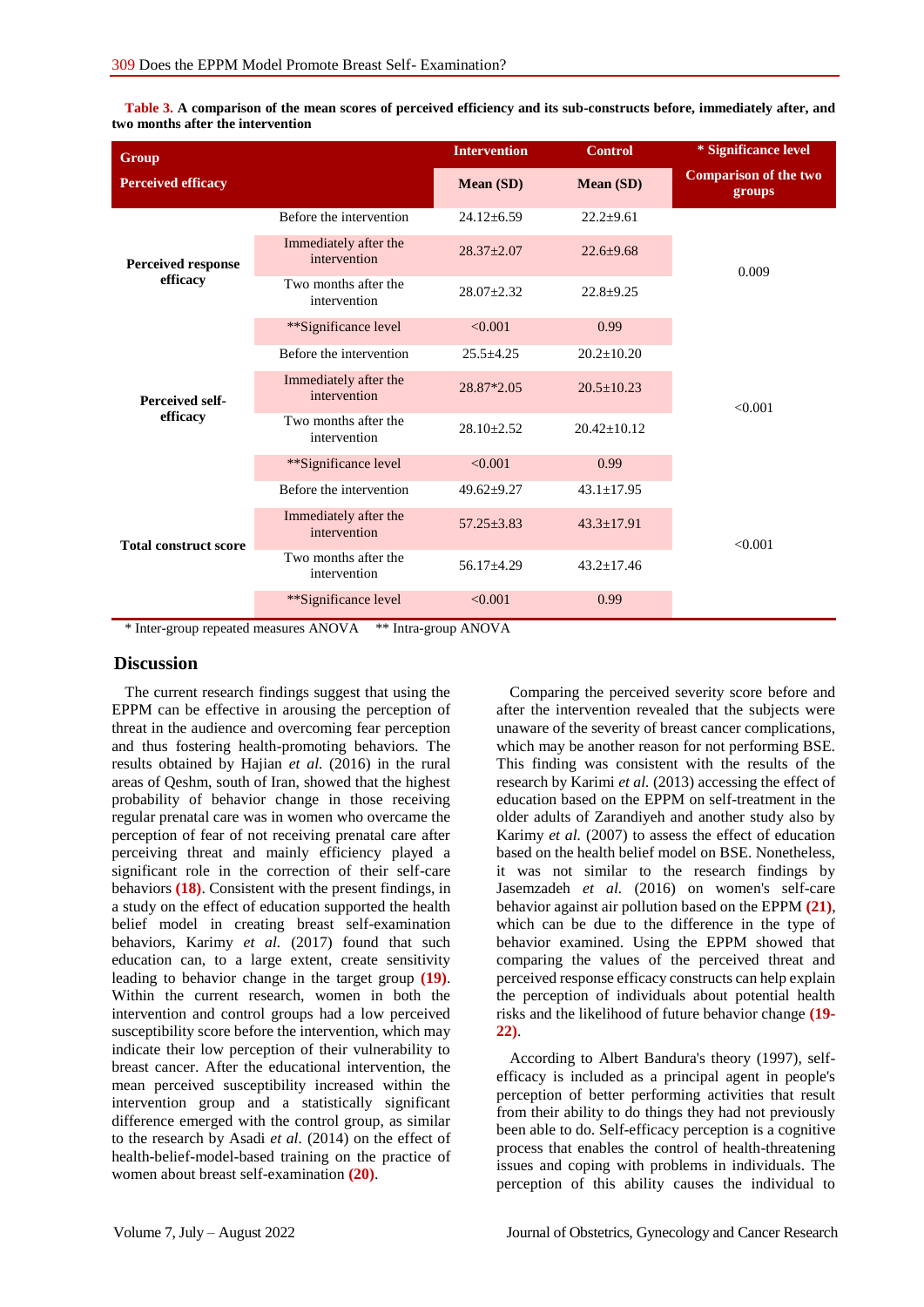display effective behaviors **(23)**. Our findings also showed that the training program based on the steps recommended in the EPPM has promoted confidence in one's ability to perform self-care and BSE in women. Perceived self-efficacy has been emphasized in studies as a predictor of behavior **(24)**. In the present study, perceived self-efficacy increased significantly within the intervention group after the educational intervention, while no significant change was observed in the control group. This finding was consistent with the results of a study by Sadeghnejad *et al.* (2014) that applied the EPPM in detecting a risky behavior (not wearing a seat belt) in drivers in Tehran and provided suitable educational programs, and also with a study by Shamsi *et al.* (2010) on the effect of an educational program based on the health belief model on the preventive behaviors of self-medication in pregnant women in Arak **(25, 26)**.

Nonetheless, it had been inconsistent with the findings of a study by Mostajabi *et al.* (2017) that compared traditional training (face to face) and EPPMbased training on the knowledge of pre-pregnancy obesity complications in women with a high BMI **(27)**, which may result to the differences within the type of intervention designed (face to face training). The results of the current study showed that self-efficacy could be a predictor of self-care behavior, which is in line with the results obtained by Araban *et al.* (2013) in their study to introduce a new measure for assessing self-efficacy in responding to air pollution risks for pregnant women **(28)**. Based on the results of numerous studies during this field, it can be concluded that the likelihood of performing BSE is higher in women with higher self-efficacy **(29)** and self-efficacy is the strongest predictor of BSE **(30)**.

The findings of the research showed that EPPMbased education could enhance perceived response efficacy in individuals, which is consistent with the results of a study by Gharlipour *et al.* (2010) going to determine cigarette smoking among secondary school students using the EPPM and also the results obtained by Mostajabi *et al.* in 2017 **(27, 31)**. Fear-arousing messages will play a very effective role in behavior change when combined with efficient and useful strategies to deal with the threat **(32)**.

In this study, perceived efficacy increased signifycantly in the intervention group after the educational intervention, while it remained the same in the control group, which is similar to the results obtained by Sadeghnejad *et al.* (2014) and a study by Chib *et al.* (2010) examining the sensitivity of adolescents to the use of social media for spreading AIDS prevention messages **(25, 33)**. The EPPM stresses the critical point to separate and distinguish the risk control process from the fear control process **(17)**. The critical point changed from low to high in the present study, which indicates that there is a potential for behavior change, as in line with the results obtained by Hajian *et al.* (2013), who assessed the psychological predictors of

behavioral intention for vaginal delivery in Iranian women through the EPPM and found that there is an increased possibility of screening behaviors in these women **(34)**. In the present study, the mean perceived susceptibility was lower than the other components of the EPPM. Women appear to perceive a lower vulnerability to breast cancer or deny its importance. Although, after training, this component increased just like the other components and was significantly different compared to pre-intervention, it still had a lower score than the other EPPM constructs.

The ANOVA results showed no significant differences between the two arms of the study in terms of performance before the intervention, and the women's performance was low. After the intervention, the significant difference within the intervention indicates the positive effect of EPPM-based education on women's performance and BSE behavior promotion. This finding was according to the results of research by Mirzaii *et al.* (2016) about the training women using the Systematic Health Education and Promotion model (SHEP), which was found to be efficient on the BSE attitudes and skills of the participants, and also with the findings of a study by Kocaöz (2018) that promoted women's attitudes and behaviors to participate in cancer screening programs **(35, 36)**. At the same time, women's awareness of health issues increases their sensitivity to compliance **(37)**.

# **Conclusion**

Given the importance of enhancing breast cancer self-examination behaviors and utilizing easy and costeffective methods, this health promotion model can be used to improve breast cancer screening behaviors by women in first-level care centers

Although this model has a novel approach to promoting screening behaviors for breast malignancies, it has limitations, as in most studies. These limitations include the self-reporting nature of the questionnaires, the study being conducted in a single city, and also the participation of women who visit urban health centers for any reason, which itself indicates a sort of attention to health and self-care behaviors, and also the urban life of the participants; therefore, the results may not be generalizable to nonurban environments and inaccessible groups. Therefore, given the high prevalence and increasing trend of breast cancer, more extensive research is recommended to be conducted on BSE based on educational models. It also appears that if BSE educational materials are accompanied by solutions, recommendations, and methods of enhancing perceived susceptibility, women's self-care behavior will improve.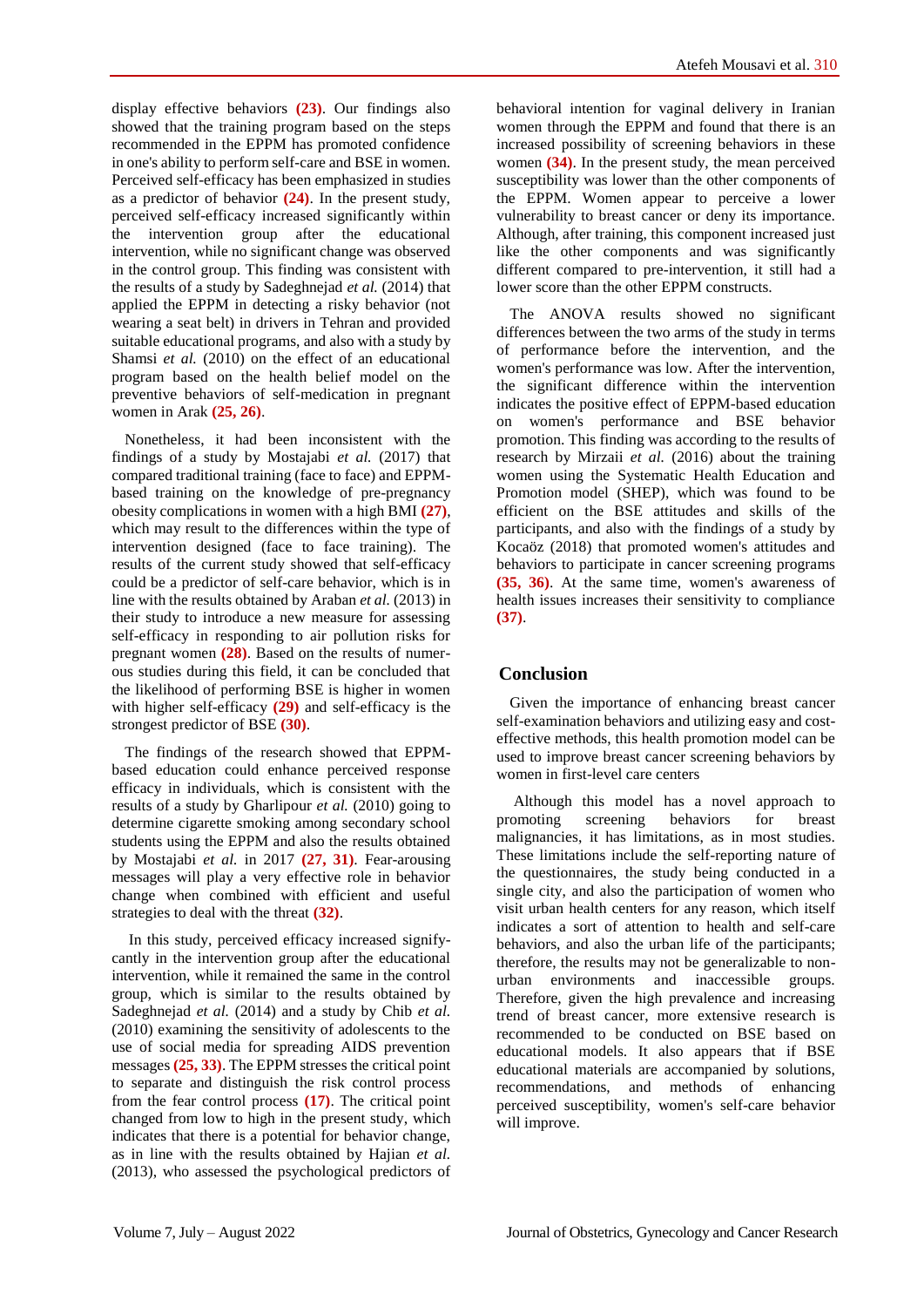#### **Acknowledgments**

This study was extracted from the first author's master's thesis in midwifery. We are grateful for the cooperation of the Department of Midwifery and Reproductive Health, School of Nursing and Midwifery, the staff of Sowme'eh Sara health centers No. 1 and 2, and all the study participants.

#### **Author Contribution**

Study concept and design: Sharareh Jannesari, Sepideh Hajian, and Atefeh Mousavi. Analysis and interpretation of data: Atefeh Mousavi, Sharareh Jannesari, and Aryan Sadeghyan. Drafting of the manuscript: Sharareh Jannesari, Sepideh Hajian, Atefeh Mousavi. Mahnaz Solhi as an advisor, has been involved in guiding the EPPM model. Analysis of statistical data: Malihe Nasiri and Mehdi Khabaz Khoob.

# **Conflict of Interest**

The authors declared no conflict of interest.

# **References**

- 1. Soheili F, Alizadeh S, Hassani M, Bastami P. The pathologic assessment of breast masses, before and after menopause. Iran J Obstet Gynecol Infertil. 2013;16(68):21-7.
- 2. Karimi A, Moradi Z, Sayehmiri K, Delpisheh A, Sayehmiri F. Investigation of 1 to 10-year survival of breast cancer in Iranian women: a systematic review and meta-analysis. Iran J Obstet Gynecol Infertil. 2016;19(22):17-25.
- 3. Afsharfard A, Mozaffar M, Orang E, Tahmasbpour E. Trends in epidemiology, clinical and histopathological characteristics of breast cancer in Iran: results of a 17-year study. Asian Pac J Cancer Prevent. 2013;14(11):6905-11. [\[DOI:10.7314/APJCP.2013.14.11.6905\]](https://doi.org/10.7314/APJCP.2013.14.11.6905) [\[PMID\]](https://www.ncbi.nlm.nih.gov/pubmed/24377624)
- 4. Taghavi A, Fazeli Z, Vahedi M, Baghestani AR, Pourhoseingholi A, Barzegar F, et al. Increased trend of breast cancer mortality in Iran. Asian Pac J Cancer Prevent. 2012;13(1):367-70. [\[DOI:10.7314/APJCP.2012.13.1.367\]](https://doi.org/10.7314/APJCP.2012.13.1.367) [\[PMID\]](https://www.ncbi.nlm.nih.gov/pubmed/22502702)
- 5. Yavari P. Health expenditure in initial diagnostic and treatment approach to non-metastatic breast cancer in Iran. Iran Quarterly J Breast Dis. 2013;6(2):14-25.
- 6. Cancer prevention and control in the context of an integrated approach [Internet]. WHO. 2016 [cited. 2017/7/26]. Available from: apps.who.int.
- 7. Muthoni A, Miller AN. An exploration of rural and urban Kenyan women's knowledge and attitudes. regarding breast cancer and breast cancer early detection measures. Health Care Women Int. 2010;31(9):801-16. [\[DOI:10.1080/07399331003628453\]](https://doi.org/10.1080/07399331003628453) [\[PMID\]](https://www.ncbi.nlm.nih.gov/pubmed/20677038)
- 8. Hariri I, Kolahdoozan S, Karbakhsh M, Chegini N, Mohseni S, Montazeri A, et al. Twenty years of breast cancer in Iran: downstaging without a

formal screening program. Ann Oncol. 2011;22(1):93-7. [\[DOI:10.1093/annonc/mdq303\]](https://doi.org/10.1093/annonc/mdq303) [\[PMID\]](https://www.ncbi.nlm.nih.gov/pubmed/20534622)

- 9. Abedzade M, Sadat Z, Saberi F. A survey on knowledge, attitude, and practice regarding breast cancer and. screening methods in Kashanwomens. Freeze J Kashan Univ Med Sci Health Serv. 2006;26(3):85-90.
- 10. Kashfi S, Khani Jeihooni A, Yazdankhah M. The effect of education about breast self-examination on. knowledge, attitude, and practice of women in Nourabad Mamasani health clinics. 2009. J Jahrom Univ Med Sci. 2012;10(1):36-40. [\[DOI:10.29252/jmj.10.1.40\]](https://doi.org/10.29252/jmj.10.1.40)
- 11. Toomaj H SA, Jouibari L. Survey of determining breast cancer by patients and its related benefits. J Student Res Committee Golestan Univ Med Sci. 2008;1:10.
- 12. Sharifian A, Pourhoseingholi MA, Emadedin M, Nejad MR, Ashtari S, Hajizadeh N, et al. Burden of the breast. cancer in Iranian women is increasing. Asian Pac J Cancer Prev. 2015;16(12):5049-52. [\[DOI:10.7314/APJCP.2015.16.12.5049\]](https://doi.org/10.7314/APJCP.2015.16.12.5049) [\[PMID\]](https://www.ncbi.nlm.nih.gov/pubmed/26163639)
- 13. Hasani L, Aghamolaei TE, Tavafian SS, Zare SH. Constructs of the Health Belief Model as Predicting Factors in Breast Self-Examination. Hayat. 2011;17(1):62-9.
- 14. Glanz K, Rimer BK, Viswanath K. Health behavior, and health education: theory, research, and practice: John Wiley & Sons; 2008.
- 15. Doak CC, Doak LG, Root JH. Teaching patients with low literacy skills. Am J Nurs. 1996;96(12):16M. [\[DOI:10.1097/00000446-](https://doi.org/10.1097/00000446-199612000-00022) [199612000-00022\]](https://doi.org/10.1097/00000446-199612000-00022)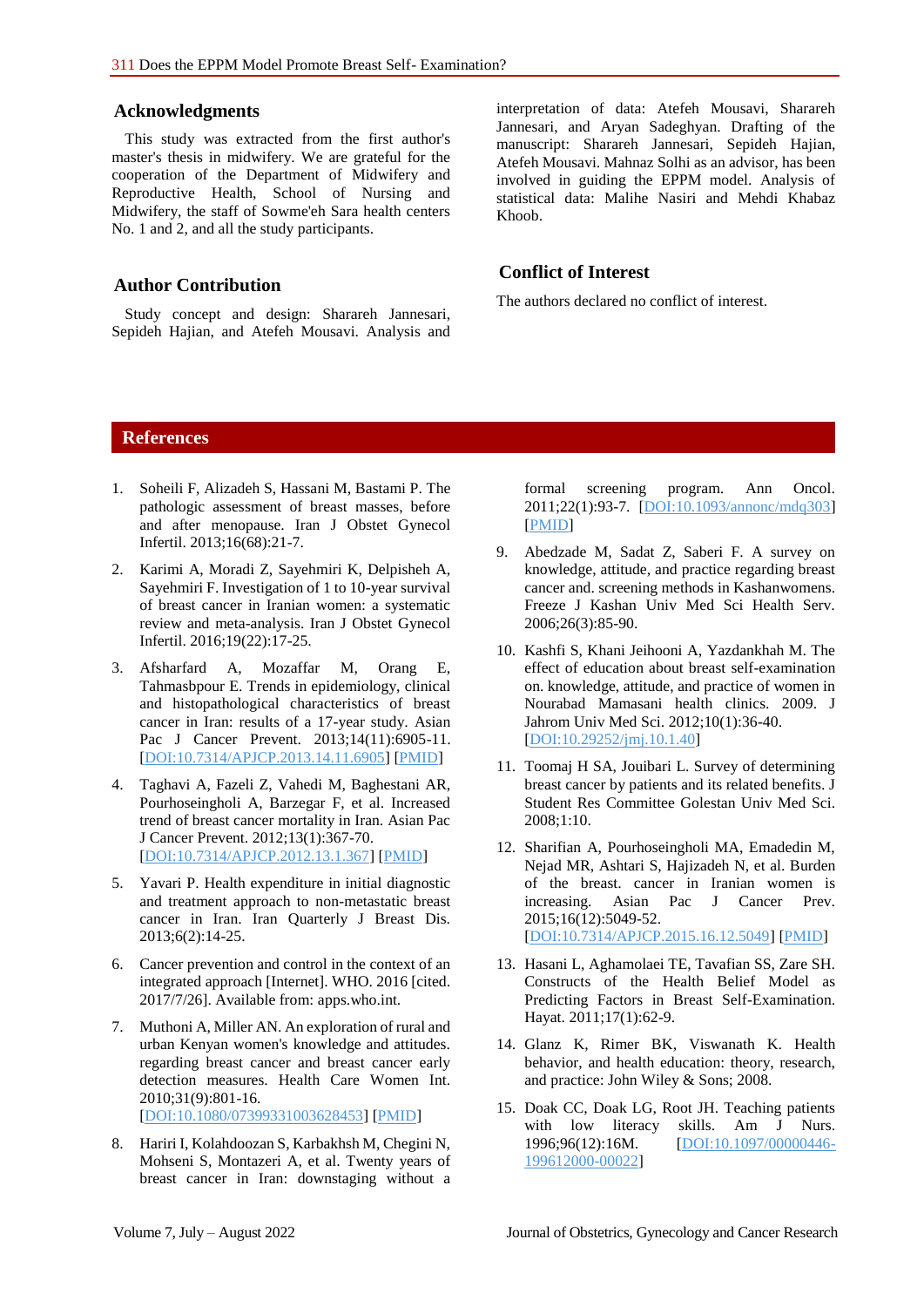- 16. Witte K, Meyer G, Martell D. Effective health risk<br>messages: A step-by-step guide: Sage messages: A step-by-step guide: Sage Publications; 2001.
- 17. Witte K, Allen M. A meta-analysis of fear appeals: Implications for effective public health campaigns. Health Educ Behav. 2000;27(5):591- 615. [\[DOI:10.1177/109019810002700506\]](https://doi.org/10.1177/109019810002700506) [\[PMID\]](https://www.ncbi.nlm.nih.gov/pubmed/11009129)
- 18. Hajian S, Imani F, Riazi H, Salmani F. Prediction of Adequate Prenatal Care Utilization Based on the. Extended Parallel Process Model. Int J Commun Based Nurs Midwifery. 2017;5(4):342.
- 19. Karimi M, Hasani M, Khoram R, Gafari M, Niknami SH. The effect of education, based on health belief model on breast self-examination in health liaisons of Zarandieh city. Zahedan J Res Med Sci. 2009;10(4):283-91.
- 20. Nahidi F, Dolatian M, Roozbeh N, Asadi Z, Shakeri N. Effect of health-belief-model-based training on performance of women in breast selfexamination. Electron Physician. 2017;9(6):4577 [\[DOI:10.19082/4577\]](https://doi.org/10.19082/4577) [\[PMID\]](https://www.ncbi.nlm.nih.gov/pubmed/28848633) [\[PMCID\]](http://www.ncbi.nlm.nih.gov/pmc/articles/PMC5557138)
- 21. Jasemzadeh. M, Jaafarzadeh N, Khafaie MA, Malehi AS, Araban M. Predicator of pregnant women's self-care behavior against air pollution: an explanation based on the extended parallel process model (EPPM). Electron Physician. 2016;8(9):2871. [\[DOI:10.19082/2871\]](https://doi.org/10.19082/2871) [\[PMID\]](https://www.ncbi.nlm.nih.gov/pubmed/27790338) [\[PMCID\]](http://www.ncbi.nlm.nih.gov/pmc/articles/PMC5074744)
- 22. Mahmoud Karimi, Mohsen Shamsi, Iraj Zarban, Jalil Koupayee Zadasifhani, Hamid Baradaran, The Effect of Education Based on the extended Parallel Process Model on Self-Therapy Status in Elderly Nan Zarandiyeh. J Kermanshah Univ Med Sci. 2013;17(8):e74391.
- 23. Bandura A. Self-efficacy: the exercise of control1997. 1thed. New York: HW. freeman and company: Co.1997.
- 24. Barkley Jr TW, Burns JL. Factor analysis of the Condom Use Self-Efficacy Scale among multicultural college students. Health Educ Res. 2000;15(4):485-9. [\[DOI:10.1093/her/15.4.485\]](https://doi.org/10.1093/her/15.4.485) [\[PMID\]](https://www.ncbi.nlm.nih.gov/pubmed/11066465)
- 25. Sadeghnejad F, Niknami S, Hydarnia A, Montazeri A. Using Extended Parallel Process Model (EPPM) to improve seat belt wearing among drivers in Tehran, Iran. Payesh (Health Monitor). 2016;15(1):103-11.
- 26. Shamsi MO, Bayati AK, Mohamadbeygi A, Tajik R. The effect of educational program based on Health Belief Model (HBM) on preventive behavior of self-medication in woman with pregnancy in Arak, Iran. Pejouhandeh. 2010;14(6).
- 27. Mostajabi SZ, Jahani Shourab N, Kordi M, Esmaeli H, Nematy M. Comparison of traditional Training (face to face) with Extended parallel process model (EPPM)-based training on knowledge of obesity complications before pregnancy in women with high BMI. Iran J Obstet Gynecol Infertil. 2017;20(9):82-90.
- 28. Araban M, Tavafian SS, Zarandi SM, Hidarnia AR, Gohari MR, Prochaska JM, et al. Introducing a new measure for assessing self-efficacy in response to air pollution hazards for pregnant women. J Environ Health Sci Eng. 2013 Dec;11(1):1-7. [\[DOI:10.1186/2052-336X-11-16\]](https://doi.org/10.1186/2052-336X-11-16) [\[PMID\]](https://www.ncbi.nlm.nih.gov/pubmed/24491221) [\[PMCID\]](http://www.ncbi.nlm.nih.gov/pmc/articles/PMC3776291)
- 29. Pirasteh A, Khajavi Shojaie K, Kholdi N, Davati A. Stages of change and predicting of self efficacy construct in breast self examination behavior among women attending at Tehran Health Centers, Iran, 2011. Iran J Obstet Gynecol Infertil. 2013;16(70):16-23.
- 30. Hasani L, Aghamolaei TE, Tavafian SS, Zare SH. Constructs of the Health Belief Model as Predicting Factors in Breast Self-Examination. Hayat. 2011;17(1).
- 31. Gharlipour GZ, Hazavehei MM, Sharifi MH, Nazari M. Study of cigarette smoking status using extended parallel process model (EPPM) among secondary school male students in Shiraz city. Jundishapur J Health Sci. 2010; 2 (3):26-36.
- 32. So J. A further extension of the extended parallel process model (E-EPPM): Implications of cognitive appraisal theory of emotion and dispositional coping style. Health Commun. 2013;28(1):72-83. [\[DOI:10.1080/10410236.2012.708633\]](https://doi.org/10.1080/10410236.2012.708633) [\[PMID\]](https://www.ncbi.nlm.nih.gov/pubmed/23330860)
- 33. Chi AI, Lwin MO, Lee Z, Ng VW, Wong PH. Learning AIDS in Singapore: Examining the effectiveness of HIV/AIDS efficacy messages for adolescents using ICTs. Knowl Manag E-Learning: Int J. 2010;2(2):169-87.
- 34. Hajian S, Shariati M, Najmabadi KM, Yunesian M, Ajami ME. Psychological predictors of intention to deliver vaginally through the extended parallel process model: a mixed-method approach in pregnant Iranian women. Oman Med J. 2013;28(6):395. [\[DOI:10.5001/omj.2013.115\]](https://doi.org/10.5001/omj.2013.115) [\[PMID\]](https://www.ncbi.nlm.nih.gov/pubmed/24223242) [\[PMCID\]](http://www.ncbi.nlm.nih.gov/pmc/articles/PMC3815863)
- 35. Mirzaii K, Nessari Ashkezari S, Khadivzadeh T, Shakeri MT. Evaluation of the Effects of Breast Cancer Screening Training Based on the Systematic Comprehensive Health Education and Promotion Model on the Attitudes and Breast Selfexamination Skills of Women. Evid Based Care J. 2016;6(3):7-18
- 36. Kocaöz S, Özçelik H, Talas MS, Akkaya F, Özkul F, Kurtuluş A, et al. The effect of education on the